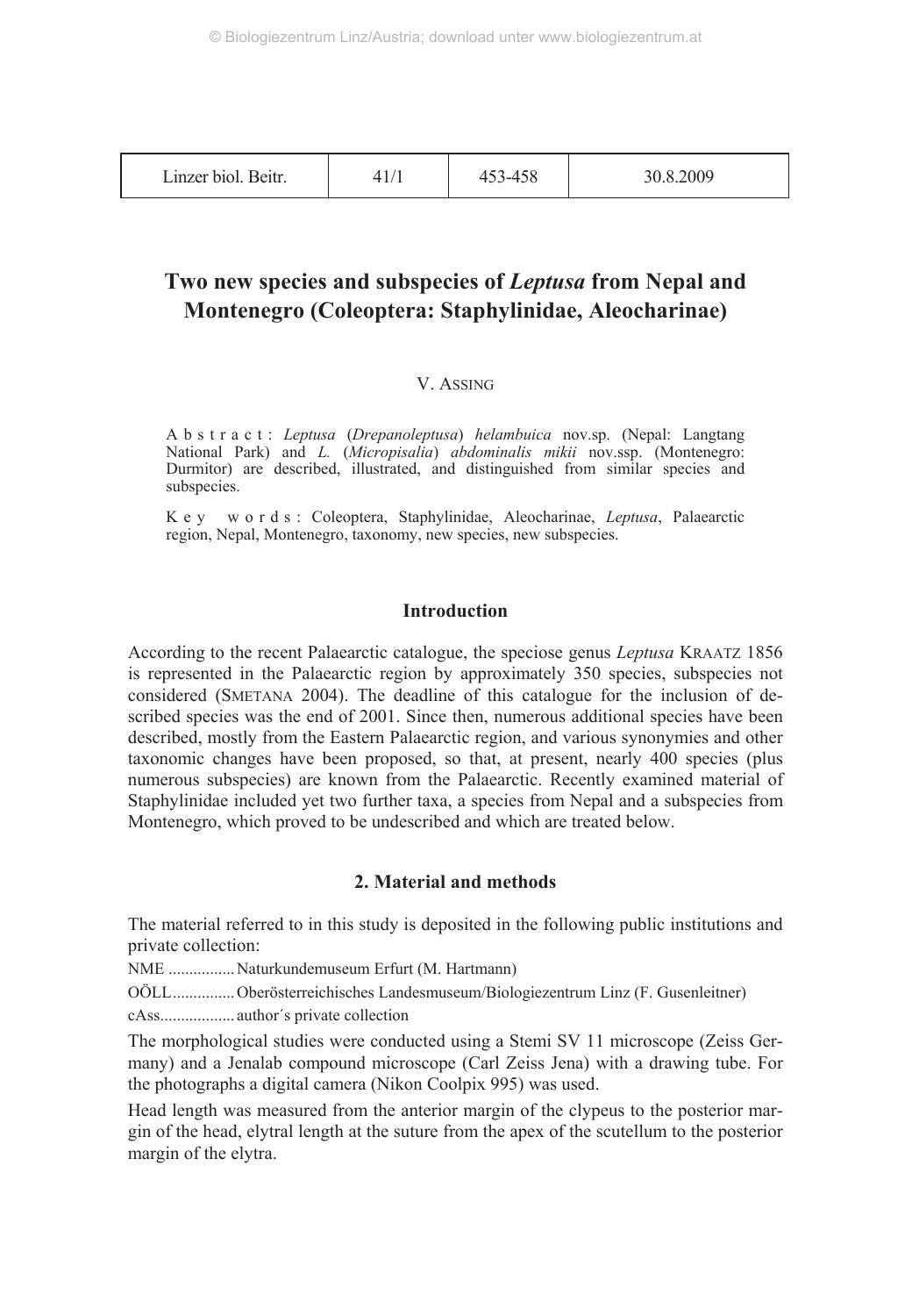# **3. Species descriptions and additional records**

# *Leptusa* **(***Micropisalia***)** *abdominalis mikii* **nov.ssp.** (Figs 1-9)

T y p e m a t e r i a l : Holotype  $\delta$ : "Montenegro, Durmitor, Zabljak, Crno Jezero, 13.VI.2008, lg. Stévanović / Holotypus *Leptusa abdominalis mikii* ssp. n. det. V. Assing 2008" (cAss). Paratypes: 10 exs.: same data as holotype (OOLL, cAss).

D e s c r i p t i o n : 1.7-2.3 mm. Habitus as in Fig. 1. Coloration: body blackish, with the forebody sometimes slightly paler, dark-brown to blackish-brown; legs brown; antennae reddish to reddish-brown.

Head of subcircular shape, approximately as wide as long; punctation moderately sparse and extremely fine, barely noticeable; integument with distinct microsculpture. Eyes small, approximately  $1/3$  the length of postocular region in dorsal view. Antennae moderately long and moderately incrassate apically; antennomere X nearly twice as wide as long.

Pronotum (Fig. 2) of rather variable shape, 1.12-1.18 times as wide as long and 1.07- 1.15 times as wide as head, maximal width in anterior half; lateral margins straight or, rarely, weakly sinuate in posterior half (dorsal view); punctation and microsculpture similar to those of head, or microsculpture more pronounced.

Elytra short, at suture approximately 0.55 times as long as pronotum, at sutural angle gaping (Fig. 2); humeral angles almost obsolete; elytral disc usually with more or less pronounced diagonal impression; punctation sparse, more distinct than that of head and pronotum, and sexually dimorphic; interstices with shallow, but distinct microreticulation. Hind wings reduced.

Abdomen 1.20-1.25 times as wide as elytra, maximal width at segment VI; punctation sparse and fine; microsculpture shallow, less pronounced than that of forebody; tergite VII with weakly pronounced sexual dimorphism, its posterior margin without palisade fringe.

: elytra with somewhat granulose punctation; tergite VII with some oblong granula, but without distinct keels in posterior half; posterior margin of tergite VIII distinctly concave (Fig. 3); sternite VII unmodified; sternite VIII broadly and weakly convex posteriorly (Fig. 4); median lobe of aedeagus as in Figs 5-6.

-: elytral punctation distinct, but not granulose; tergite VII unmodified; posterior margin of tergite VIII weakly concave (Fig. 7); posterior margin of sternite VIII weakly convex (Fig. 8); spermatheca as in Fig. 9.

E t y m o  $\log y$  : The subspecies is dedicated to the Serbian coleopterist Miroslav ("Miki") Stévanović, who collected the type series.

C o m p a r a t i v e n o t e s : The subgenus *Micropisalia* SCHEERPELTZ 1948 comprises six species distributed in the region from the Eastern Alps to Ukraine and Bosnia-Herzegovina. The most widespread species of this subgenus is the polytypical *L. abdominalis* (MOTSCHULSKY 1858), which was previously represented in the region by six subspecies, with the southernmost representative, *L. a. bosnica* EPPELSHEIM 1892, distributed in Bosnia-Herzegovina and Croatia. The new subspecies considerably extends the distribution of *L. abdominalis* towards the south. It is distinguished from all other subspecies by the much darker coloration (other subspecies: forebody bright reddish to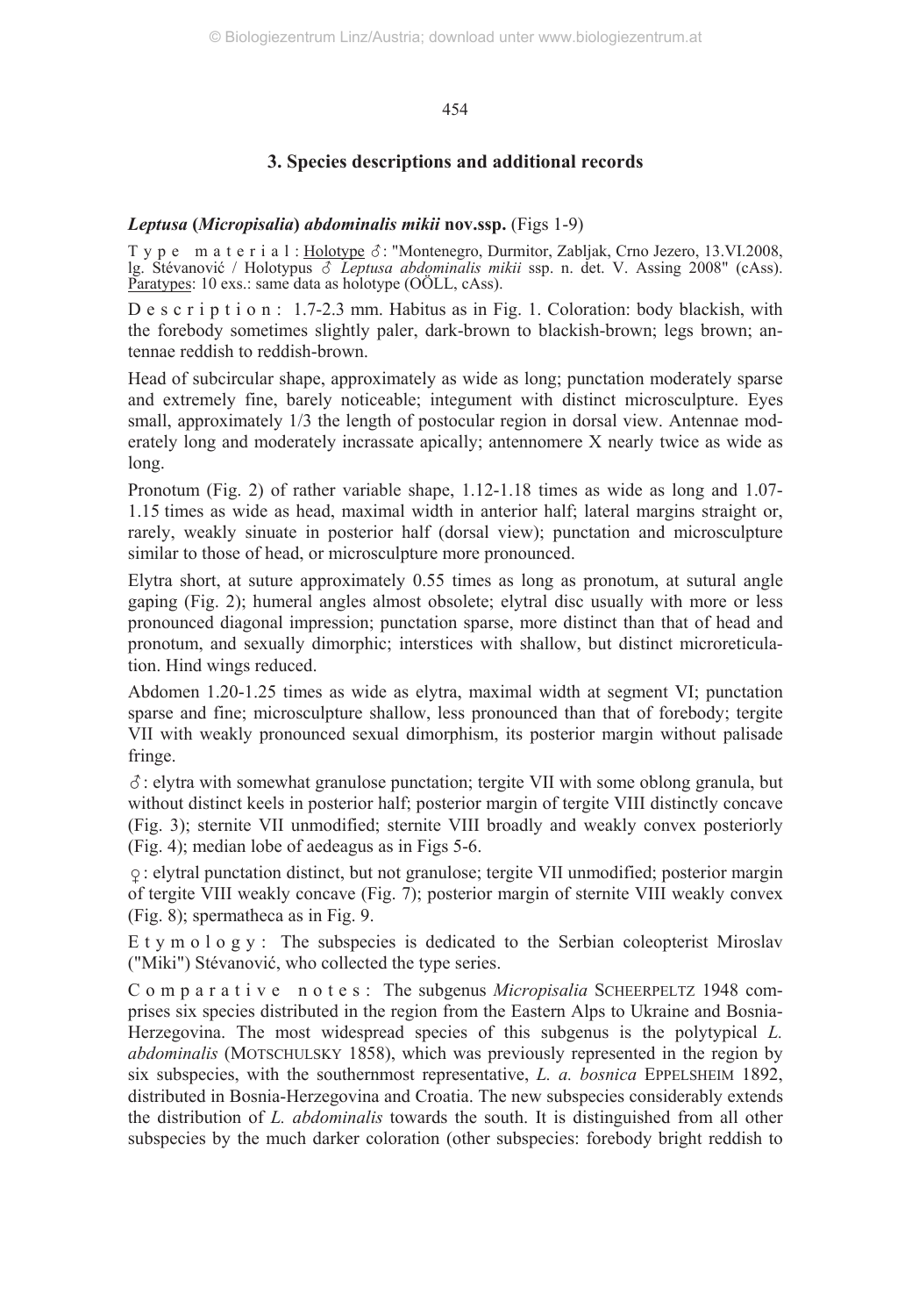brownish-red; legs reddish), as well as by the morphology of the aedeagus (shape of ventral process both in lateral and in ventral view, internal structures) and by the shape of the spermatheca. For illustrations of the primary sexual characters of the other subspecies of *L. abdominalis* see PACE (1989) and Figs 21-22.



**Figs 1-9**: *Leptusa abdominalis mikii* nov.ssp.: (**1**) habitus; (**2**) forebody; (**3**) male tergite VIII; (**4**) male sternite VIII; (**5**) median lobe of aedeagus in lateral view; (**6**) apical portion of median lobe of aedeagus in ventral view; (**7**) female tergite VIII; (**8**) female sternite VIII; (**9**) spermatheca. Scale bars: 1: 0.5 mm; 2-8: 0.2 mm; 9: 0.1 mm.

D is tribution and bionomics: The type locality is situated in the Durmitor range in Montenegro. Additional bionomic data are not available.

# *Leptusa* **(***Drepanoleptusa***)** *helambuica* **nov.sp.** (Figs 10-20)

T y p e m a t e r i a l : Holotype  $\delta$ : "Nepal Helambu, Gopte near Tharepati, 85°28'E, 28°03'N, 3250 m, 6.9.97, lg. Fabrizi & Ahrens / Holotypus *Leptusa helambuica* sp.n. det. V. Assing 2008" (NME).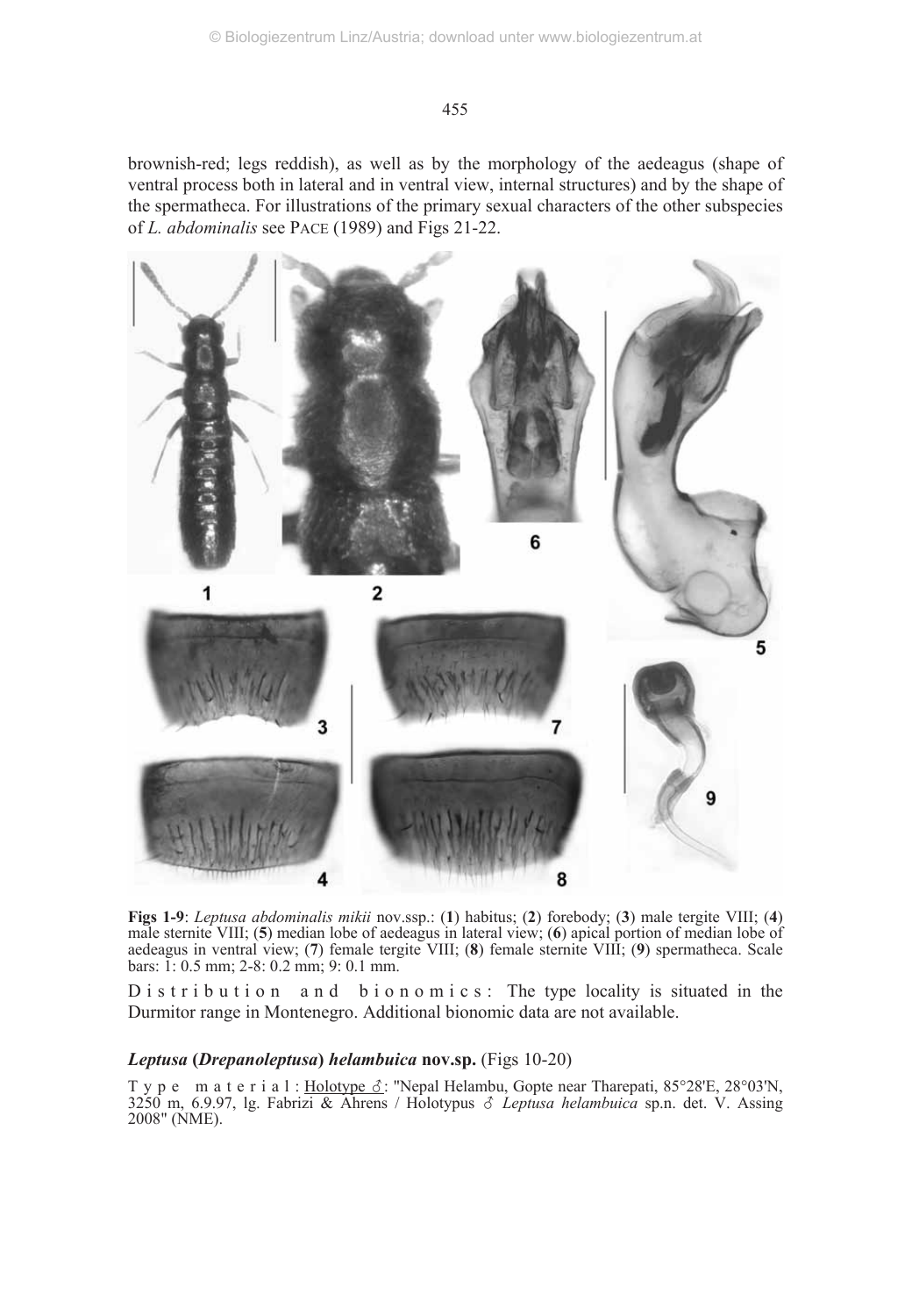

**Figs 10-22**: *Leptusa helambuica nov.sp.* (**10-20**), *L. abdominalis abdominalis* (MOTSCHULSKY) (**21**), and *L. abdominalis bosnica* EPPELSHEIM (**22**): (**10**) habitus; (**11**) forebody; (**12**) head in lateral view; (**13**) male abdomen; (**14**) male tergite VIII; (**15**) male sternite VIII; (**16, 21-22**) median lobe of aedeagus in lateral view; (**17**) apical portion of median lobe of aedeagus in ventral view; (**18-19**) apex of median lobe in lateral and in ventral view; (**20**) apical lobe of paramere. Scale bars: 10: 1.0 mm; 11-13: 0.5 mm; 14-17, 21-22: 0.2 mm; 18-20: 0.1 mm.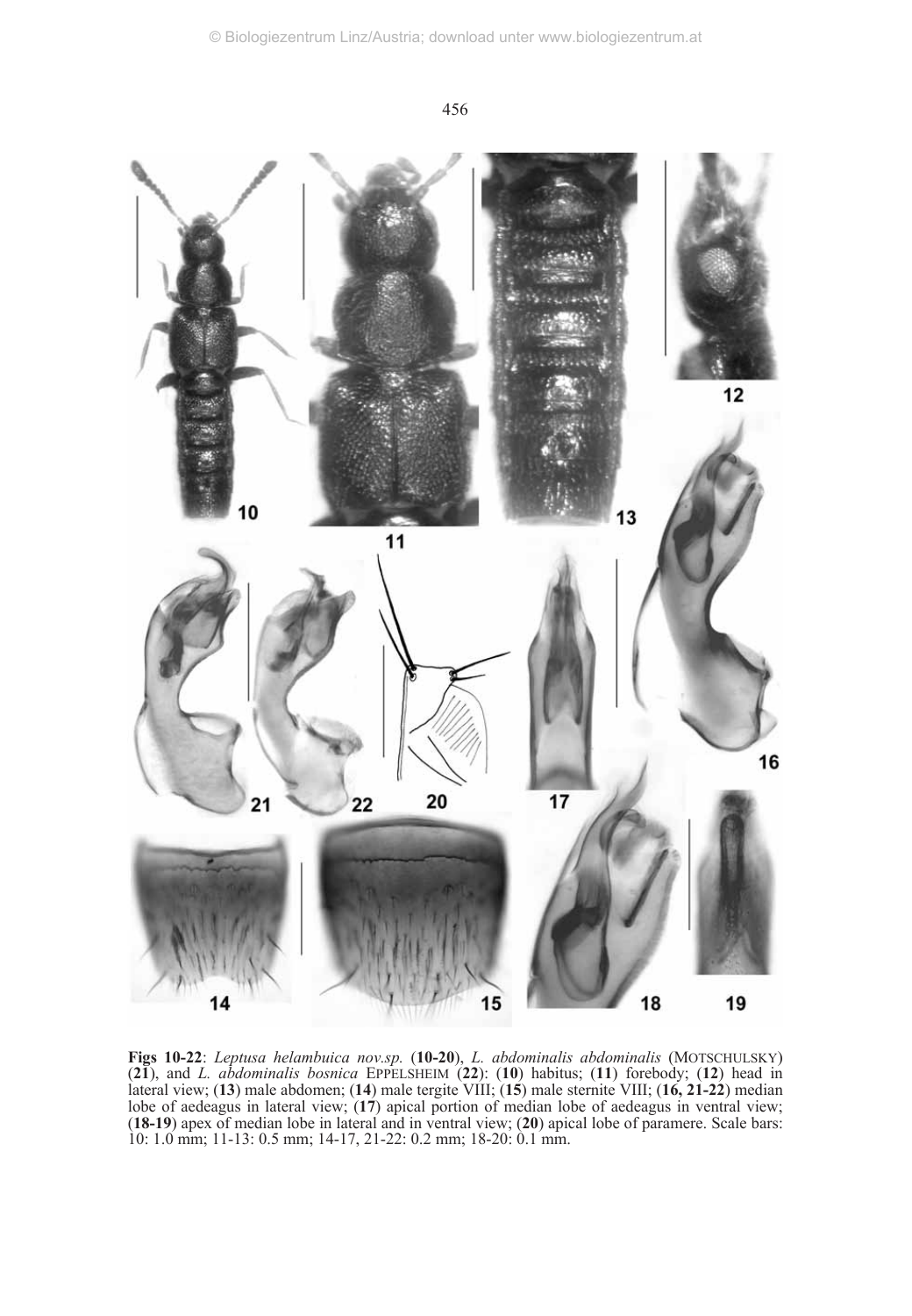D e s c r i p t i o n : 3.1 mm. Habitus as in Fig. 1. Coloration: head and pronotum blackish; elytra blackish-brown, near suture and near posterior margin somewhat paler brownish; abdomen brown, with segments V-VI and anterior part of segment VII blackish; legs reddish-brown; antennae with antennomeres I-III reddish-yellow, IV-X gradually more infuscate, X blackish-brown, and XI reddish-brown.

Head of subcircular shape, weakly transverse; punctures dense and large, but very shallow; interstices very narrow, much narrower than punctures, and with distinct microsculpture (Fig. 11). Eyes large (Fig. 12), distinctly longer than postocular region in dorsal view. Antennae of moderate length, apically moderately incrassate, antennomere X approximately 1.5 times as wide as long.

Pronotum 1.3 times as wide as long and 1.3 times as wide as head, maximal width in anterior half; lateral margins weakly sinuate in posterior half (dorsal view); punctation and microsculpture similar to those of head (Fig. 11).

Elytra approximately 1.25 times as wide and at suture 1.1 times as long as pronotum; humeral angles pronounced; punctation coarse (much more so than that of pronotum) and dense (Fig. 11); interstices without microsculpture. Hind wings fully developed. Legs slender; metatarsomere I longer than II, but shorter than the combined length of II and III.

Abdomen approximately 0.8 times as wide as elytra, segments III-VI subparallel; tergites III-V with pronounced, tergite VI with very shallow anterior impressions, these impressions with very coarse and dense punctation; remainder of tergal surfaces with much finer and sparser punctation (Fig. 13); interstices without evident microsculpture and glossy; posterior margin of tergite VII with pronounced palisade fringe.

 $\delta$ : tergite VII with long median keel (Fig. 13); posterior margin of tergite VIII concave, not serrate (Fig. 14); sternite VII unmodified; sternite VIII broadly convex posteriorly (Fig. 15); median lobe of aedeagus with characteristic internal structures (Figs 16-19); apical lobe of paramere as in Fig. 20.

-: unknown.

E t y m o l o g y : The name (adjective) is derived from the region where the type locality is situated.

Comparative notes: *Leptusa helambuica* is distinguished from all its Himalayan congeners especially by the distinctive morphology of the median lobe of the aedeagus. The shape of the latter is somewhat similar to that of *L. manasluensis* ASSING from the Manaslu range, which, however, has a distinctly smaller and more slender body, much smaller eyes (approximately half as long as postocular region), shorter elytra (at suture distinctly shorter than pronotum), a less transverse pronotum (1.2 times as wide as long and 1.2 times as wide as head), a pronounced anterior impression on tergite VI (approximately as deep as that of tergite V), no median keel on the male tergite VII, and a median lobe of the aedeagus with completely different internal structures. For illustrations of the male sexual characters of *L. manasluensis* and of the other nine species of the subgenus *Drepanoleptusa* PACE known from Nepal see ASSING (2002) and PACE (1989), respectively.

D is tribution and bionomics: The type locality is situated in the Langtang National Park to the north of Kathmandu, central Nepal. The holotype was collected at an altitude of 3240 m; additional bionomic data are not available.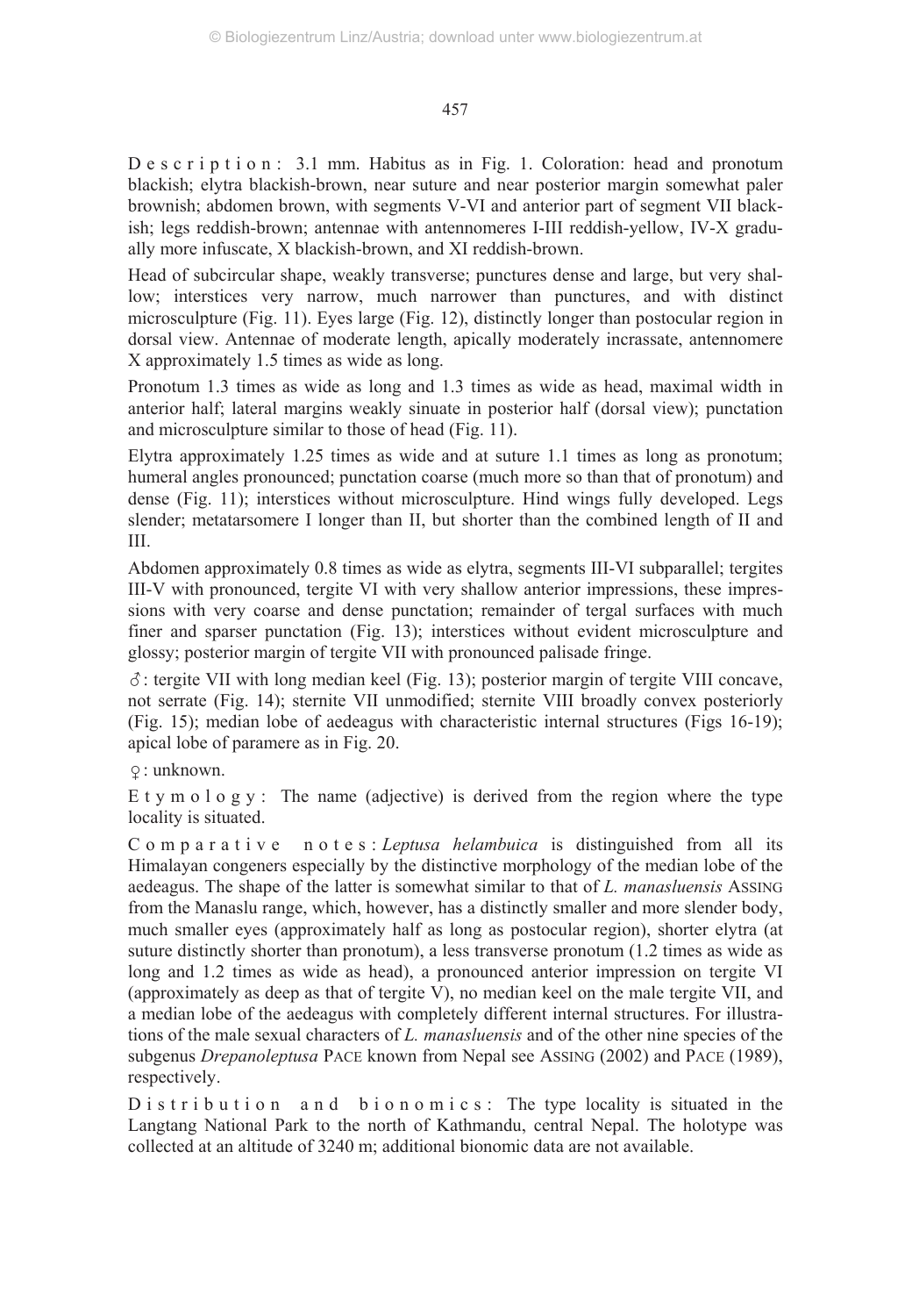#### **Zusammenfassung**

*Leptusa* (*Drepanoleptusa*) *helambuica* nov.sp. (Nepal: Langtang National Park) und *L.* (*Micropisalia*) *abdominalis mikii* nov.ssp. (Montenegro: Durmitor) werden beschrieben, abgebildet und von ähnlichen Arten und Unterarten unterschieden.

#### **References**

- ASSING V. (2002): New species and records of *Leptusa* KRAATZ from the Palaearctic region (Coleoptera: Staphylinidae, Aleocharinae). — Linzer biologische Beiträge **34** (2): 971- 1019.
- PACE R. (1989): Monografia del genere *Leptusa* KRAATZ (Coleoptera Staphylinidae). Memorie del Museo Civico di Storia Naturale di Verona (II° Serie), Sezione Scienze della Vita (A: Biologica) **8**: 1-307.
- SMETANA A. (2004): Staphylinidae, subfamily Aleocharinae, pp. 353-494. In: LÖBL I. & A. SMETANA (eds): Catalogue of Palaearctic Coleoptera. II. Hydrophiloidea – Histeroidea – Staphylinoidea. — Stenstrup, Apollo Books: 942 pp.

Author´s address: Dr. Volker ASSING

Gabelsbergerstr. 2 D-30163 Hannover, Germany E-mail: vassing.hann@t-online.de